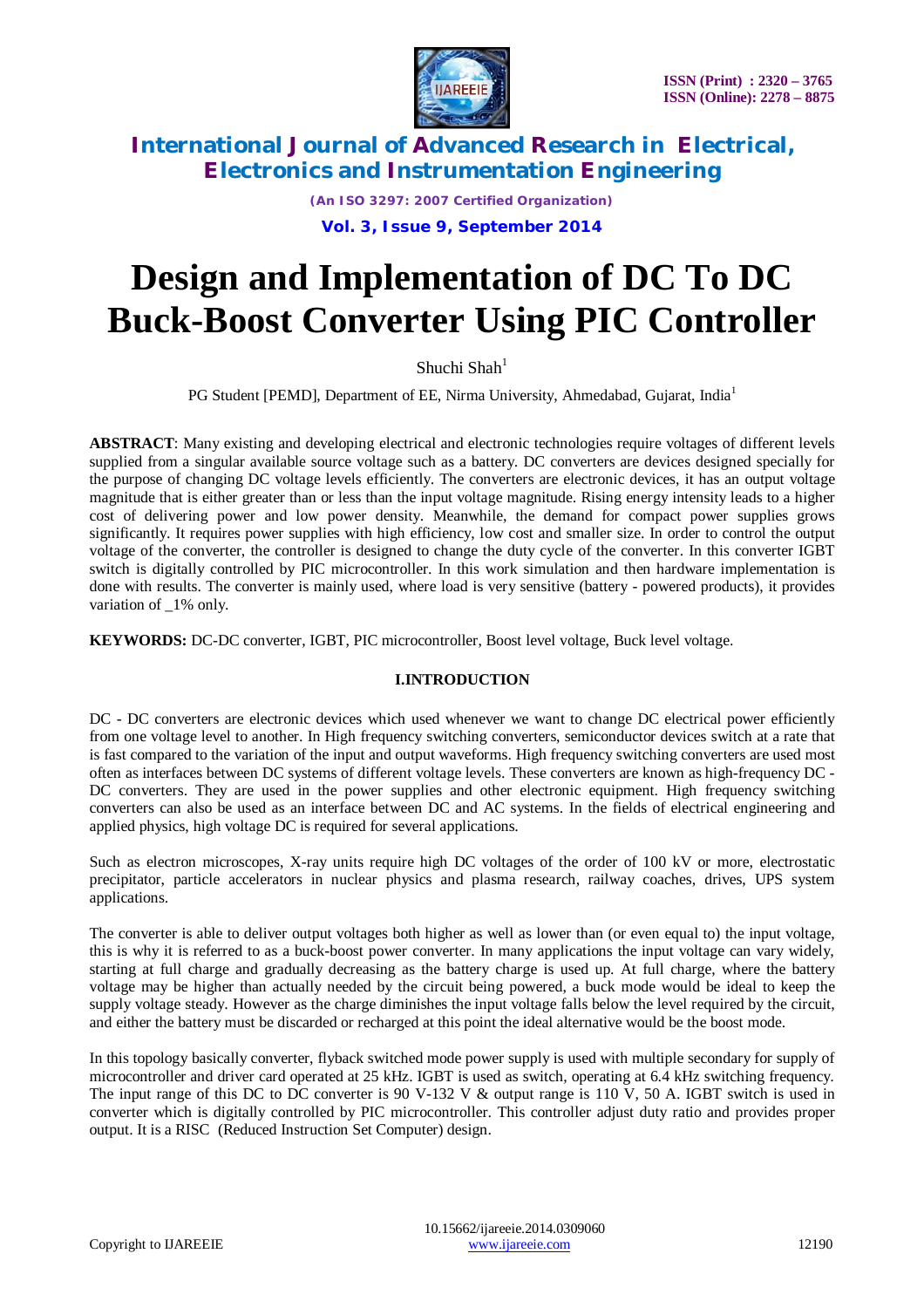

*(An ISO 3297: 2007 Certified Organization)*

**Vol. 3, Issue 9, September 2014**

#### **II.SYSTEM MODEL AND ASSUMPTIONS**

If we consider the system as 5.5 kW converter, flyback switched mode power supply is used with multiple secondary for supply of microcontroller and driver card operated at 25 kHz. IGBT is used as switch, operating at 6.4 kHz switching frequency.



Fig.1 Block Diagram Of Converter

IGBT switch is used in converter which is digitally controlled by PIC microcontroller. This controller adjust duty ratio and provides proper output. It is a RISC (Reduced Instruction Set Computer) design, only thirty seven instructions to remember. Its code is extremely efficient, allowing the PIC to run with typically less program memory than its larger competitors with low cost, high clock speed.

## **III. DC-DC CONVERTER SYSTEM**

Basically, two inductors are used for feeding the load by two independent switches. One inductor charges up by load voltages and another inductor discharges its energy into load during this time. The output power is almost doubled where the ripple voltage is reduced by factor of two when compared to the conventional DC to DC converter. If the supply side matter is concern then it includes Switched mode power supply and flyback converter with KA3524 SMPS controller. And according to the design parameters and results, simulation is done for getting reference values for the hardware implement with PIC Controller.



Fig.2 DC-DC Converter System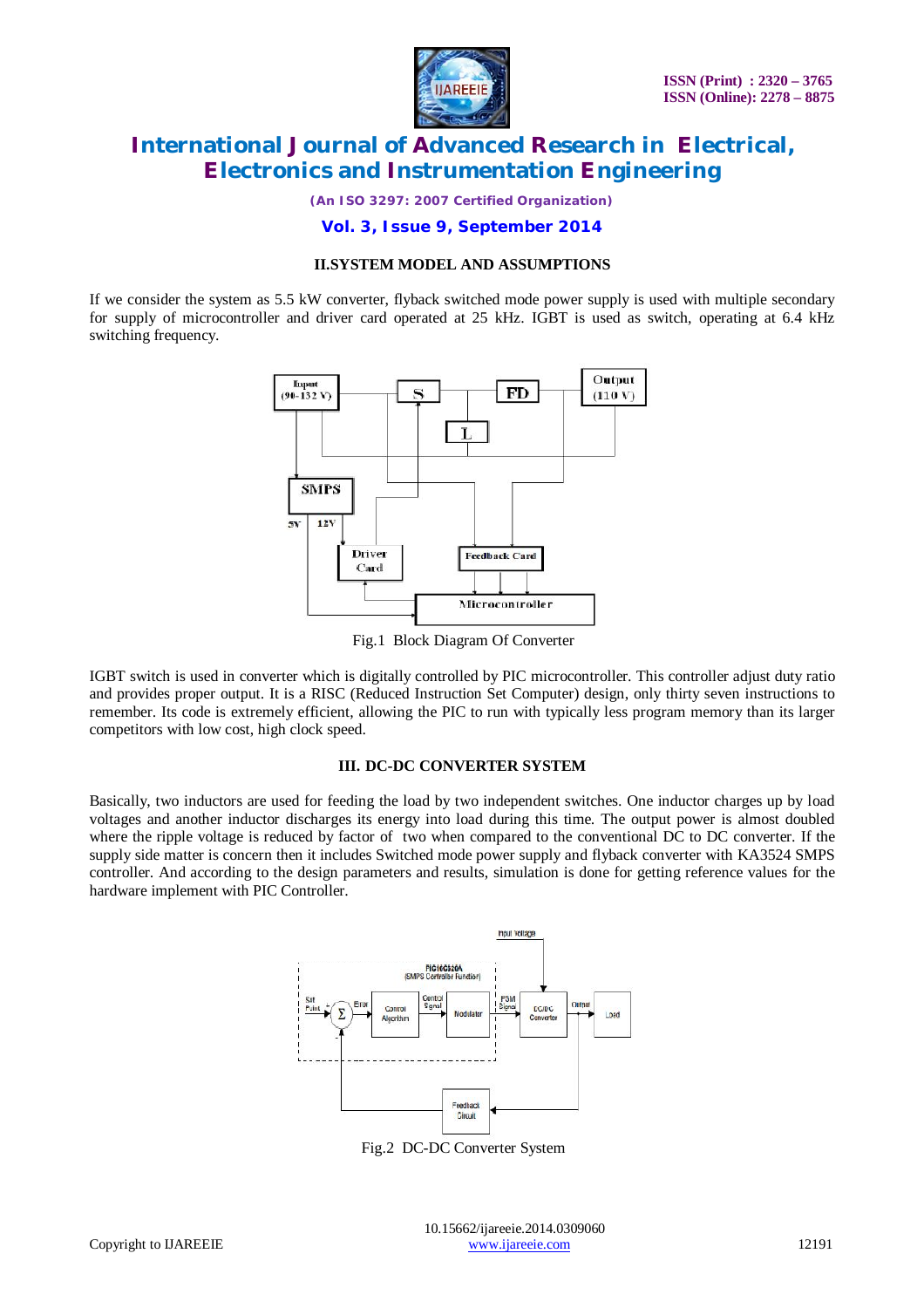

*(An ISO 3297: 2007 Certified Organization)*

## **Vol. 3, Issue 9, September 2014**

### **IV. SIMULATION RESULTS**

Simulation results are carried out considering parameters like switch voltage, primary voltage, output current, output voltage and secondary voltage of Buck Boost Converter. Here in Figures, Simulation results are shown and according to this simulation result, reference values are being obtained and according to this values hardware results can be obtained.



Fig.3 Voltage Waveform Of Buck Boost Converter

Here in fig. 3, Voltage waveform of Buck Boost Converter is there which is obtained according to the input parameters variation occurs. If any change in input is there then the output voltage of Buck Boost Converter changes.



Fig.4 Current Across Switch And Current Through Load Waveforms Of Buck Boost Converter

Here in Fig. 4, Parameters changes in load tends to change the waveform of voltage and current across the switch of Buck-Boost converter.



Fig.5 Waveforms Of Switch Voltage, Primary Voltage And Secondary Voltage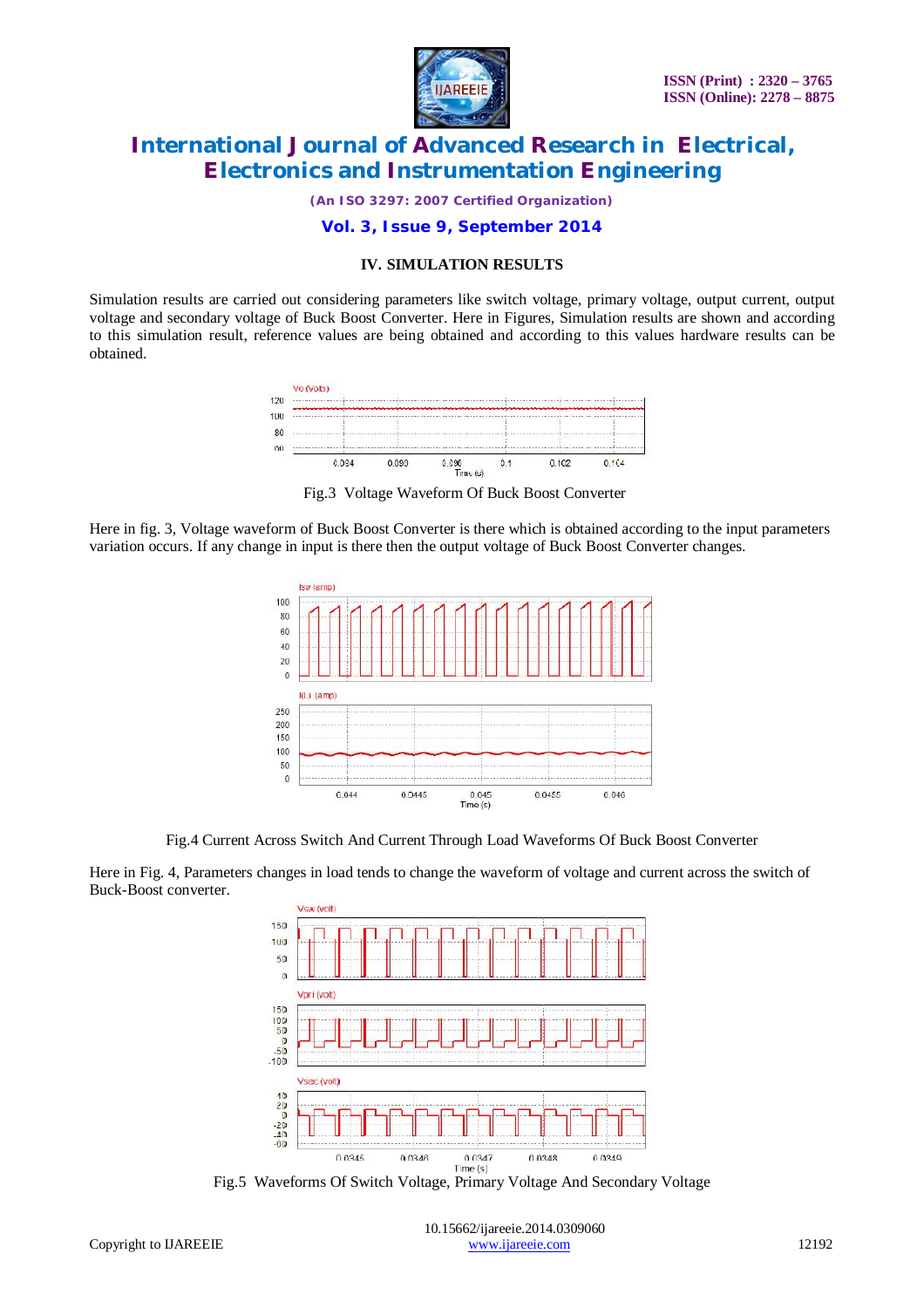

*(An ISO 3297: 2007 Certified Organization)*

## **Vol. 3, Issue 9, September 2014**

Here in Fig. 5, It is shown that the the variation of the switches of the converter results should be observed at any instant so as variation occurs then voltage across switches, primary voltage, secondary voltage also changes and the final result is shown.



Fig.6 Output Current Waveform Of Buck Boost Converter

Here in Fig. 6, Output voltage waveform of Buck Boost converter is there which is the final output result shown according to the particular requirement and application.



Here in Fig.7, As any change in load, mains, parameters and switching instant occurs then obliviously change in output result is also occurs so the final waveform of output voltage and current is shown in the figure and the current value is around 0.5A and in voltage value is around 12V variation is there which is observed in the results.

Here in Figure 8, Output voltage waveform of feedback card is shown and according to this feedback circuit results, programming in PIC Controller is developed to obtained hardware results.



Fig.8 Output Voltage Waveform Of Feedback Circuit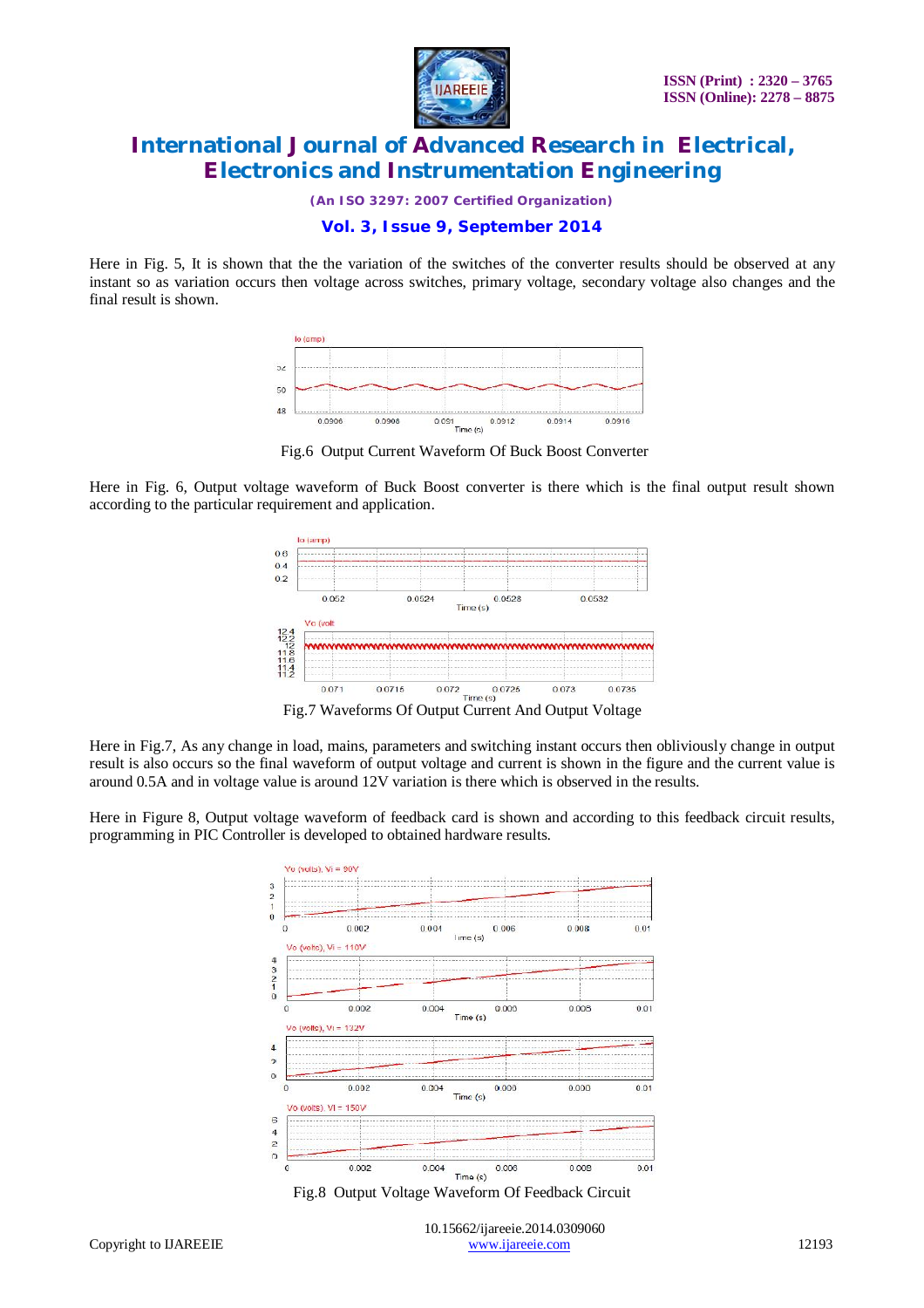

*(An ISO 3297: 2007 Certified Organization)*

## **Vol. 3, Issue 9, September 2014**

Basically in DC to DC Buck Boost Converter system, Fly back SMPS is used to for power supply at certain frequency to supply voltage to control circuitry and driver circuitry respectively. In control circuit PIC 16F877A Controller is used and programming of this controller is done. Input voltage range can be varied between 90V-132V, with switching frequency around 6.4khz.



Fig.9 Output Waveform Of PWM Pulses[Scale X:Axis 100us/div, Y:Axis 1V/div]

Here in Figure 9, Output voltage waveform of PWM pulses is shown which is being obtained by PIC Controller for the analysis of Buck Boost converter system basically.



Fig.10 Output Voltage At Nominal Level[Scale X:Axis 500ns/div, Y:Axis 50V/div]

Here in Fig. 10, nominal level output voltage is shown and according to the reference of the nominal level Buck and Boost voltage results are being obtained.



Here in Fig.11, the output voltage at the Boost level is shown as per the reference of the nominal level.